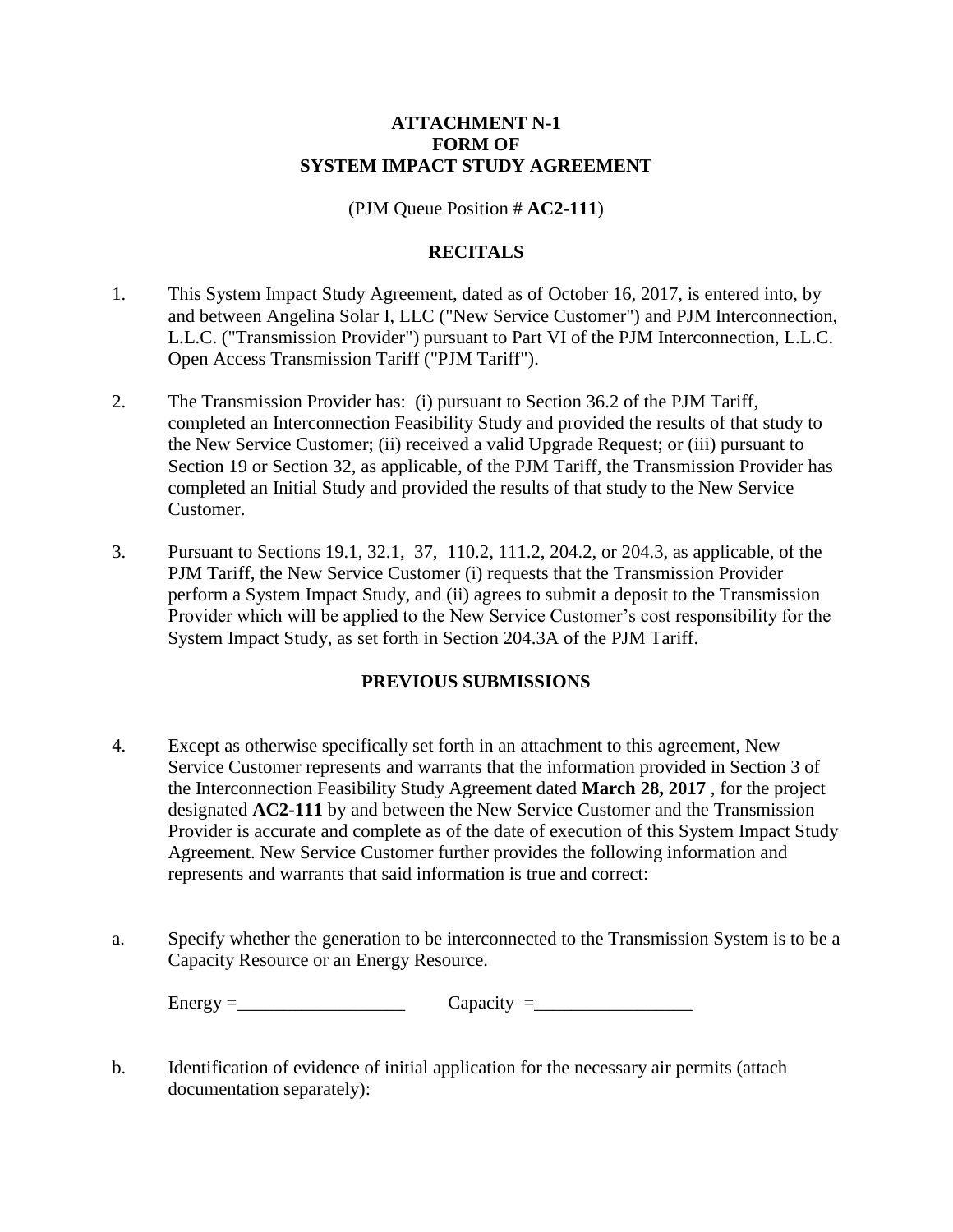c. Other information not previously provided that may be relevant to the study being conducted hereunder (i.e. confirm only one POI if an alternate POI was studied ):

#### **PURPOSE OF THE SYSTEM IMPACT STUDY**

- 5. Consistent with Section 205 of the PJM Tariff, the Transmission Provider, in consultation with the affected Transmission Owner(s), shall conduct a System Impact Study that identifies the system constraints relating to the New Service Requests being evaluated in the study and the Attachment Facilities, Local Upgrades, and Network Upgrades necessary to accommodate such New Service Requests. It is expected that the System Impact Study will be completed by March 1, 2018. In the event that the Transmission Provider is unable to complete the System Impact Study by that date, the Transmission Provider shall notify the New Service Customer and explain the reasons for the delay.
- 6. The System Impact Study conducted hereunder will provide more comprehensive estimates of the cost and length of time required to accommodate the New Service Customer's New Service Request than those developed through the Feasibility Study or Initial Study, if applicable, performed for the New Service Customer. These estimates shall represent a good faith attempt to determine the cost of necessary facilities and upgrades to accommodate the New Service Customer's New Service Request, and the New Service Customer's cost responsibility for them, but shall not be deemed final or binding. The scope of the System Impact Study may include (a) an assessment of subarea import deliverability, (b) an assessment of sub-area export deliverability, (c) an assessment of project related system stability issues, (d) an assessment of project related short circuit duty issues, (e) a contingency analysis consistent with NERC's and each Applicable Regional Entity's reliability criteria, (f) an assessment of regional transmission upgrades that most effectively meet identified needs, and (g) an analysis to determine cost allocation responsibility for required facilities and upgrades. Final estimates will be developed only upon execution of a Facilities Study Agreement in accordance with Part VI of the PJM Tariff. The System Impact Study necessarily will employ various assumptions regarding the New Service Request, other pending requests, and PJM's Regional Transmission Expansion Plan at the time of the study. IN NO EVENT SHALL THE SYSTEM IMPACT STUDY IN ANY WAY BE DEEMED TO OBLIGATE THE TRANSMISSION PROVIDER OR THE TRANSMISSION OWNERS THAT MAY INTERCONNECT WITH THE NEW SERVICE CUSTOMER TO CONSTRUCT ANY FACILITIES OR UPGRADES.

#### **CONFIDENTIALITY**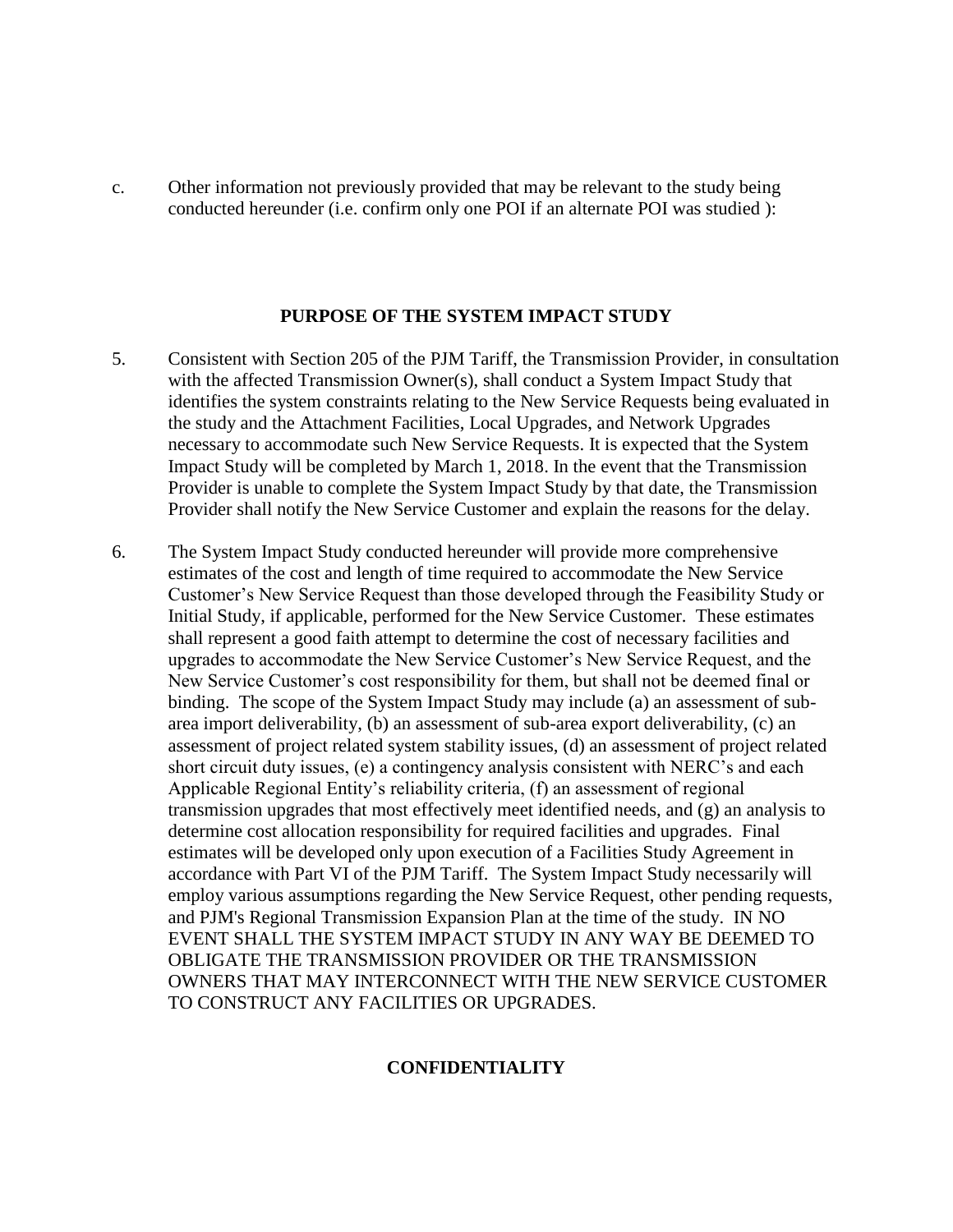- 7. The New Service Customer agrees to provide all information requested by the Transmission Provider necessary to complete the System Impact Study. Subject to paragraph 8 of this System Impact Study Agreement and to the extent required by Section 222 of the PJM Tariff, information provided pursuant to this Section 7 shall be and remain confidential.
- 8. Until completion of the System Impact Study, the Transmission Provider shall keep confidential all information provided to it by the New Service Customer. Pursuant to Section 205.4 of the PJM Tariff, upon completion of the System Impact Study, the Transmission Provider shall provide a copy of the System Impact Study to all New Service Customers whose New Service Requests were evaluated in the System Impact Study along with all related work papers. Additionally, Transmission Provider shall post on Transmission Provider's website (i) the existence of the System Impact Study, (ii) the New Service Customers that had New Service Requests evaluated in the System Impact Study, (iii) the location and size in megawatts of each New Service Customer's generation project, if applicable, and (iv) each New Service Customer's Queue Position. Additionally, New Service Customer acknowledges and consents to such other disclosures as may be required under the PJM Tariff or the FERC's rules and regulations.
- 9. New Service Customer acknowledges that, consistent with Part VI of the PJM Tariff, the Transmission Owners will participate in the System Impact Study process and that the Transmission Provider may disseminate information to the Transmission Owners and rely upon them to conduct part or all of the System Impact Study.

## **COST RESPONSIBILITY**

10. The New Service Customer shall reimburse the Transmission Provider for the actual cost of the System Impact Study in accordance with its cost responsibility as determined under Sections 110.2, 111.2, 112.2, or 203 of the PJM Tariff. The refundable portion of the deposit described in Section 3 of this Agreement, paid by the New Service Customer pursuant to Sections 110.2, 111.2, 112.2, or 204.3A of the PJM Tariff, shall be applied toward the New Service Customer's System Impact Study cost responsibility. Pursuant to Section 204.3 of the PJM Tariff, during the acceptance review of this Agreement, in the event that the Transmission Provider anticipates that the New Service Customer's study cost responsibility will substantially exceed the refundable portion of the deposit, the Transmission Provider shall provide the New Service Customer with an estimate of the additional study costs and the New Service Customer's cost responsibility. The estimated additional study costs are non-binding, and additional actual study costs may exceed the estimated additional study cost increases provided by the Transmission Provider. Regardless of whether the Transmission Provider provides the New Service Customer with notification of estimated additional study costs, the New Service Customer is responsible for and must pay all actual study costs. If the Transmission Provider provides the New Service Customer with notification of estimated additional study costs, the New Service Customer must pay such estimated additional study costs within ten business days of Transmission Provider sending the New Service Customer notification of such estimated additional study costs. If the New Service Customer fails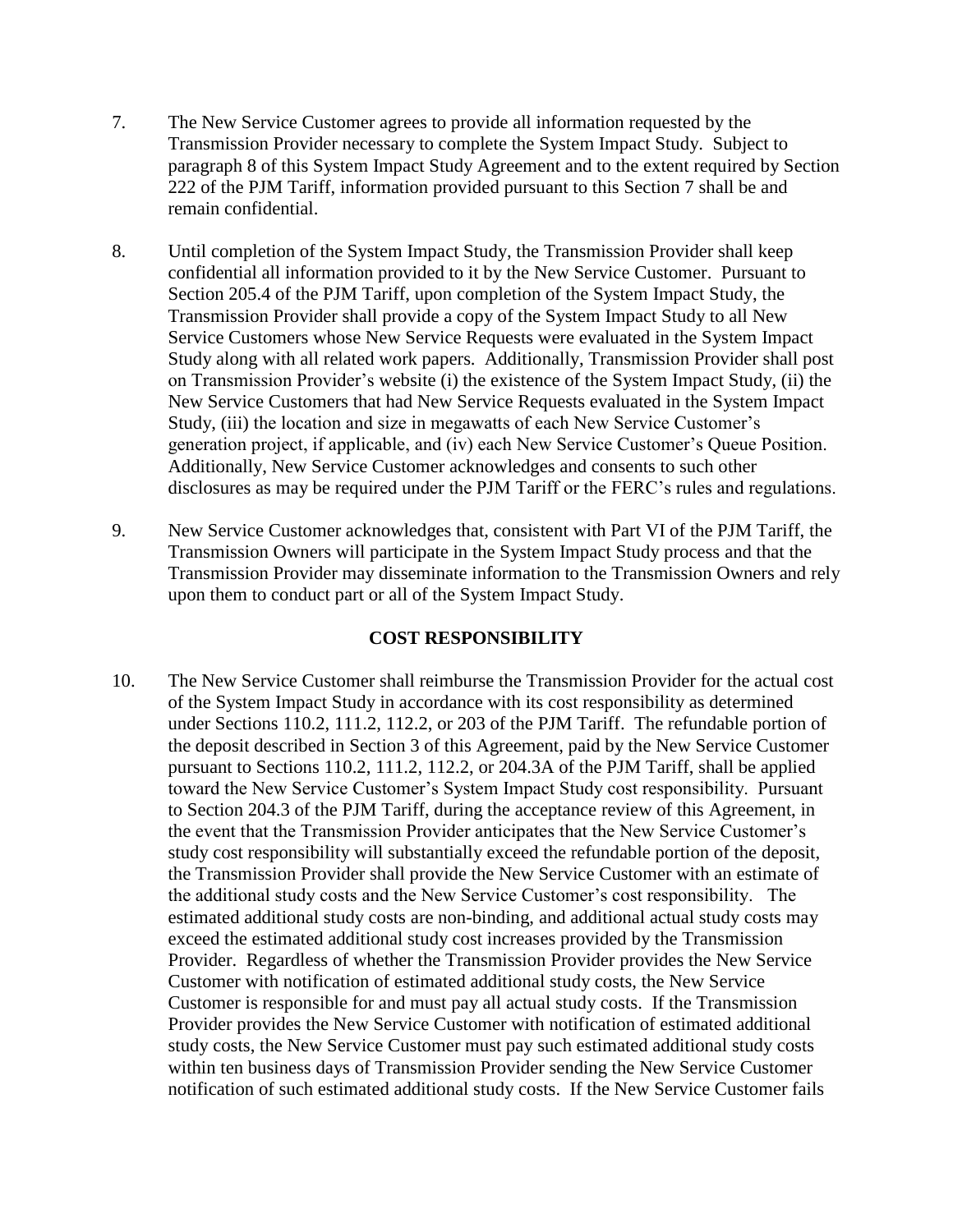to pay such estimated additional study costs within ten business days of Transmission Provider sending the New Service Customer notification of such estimated additional study costs, then the New Service Request shall be deemed to be withdrawn and terminated.

# **DISCLAIMER OF WARRANTY, LIMITATION OF LIABILITY**

- 11. In analyzing and preparing the System Impact Study, the Transmission Provider, the Transmission Owner(s), and any other subcontractors employed by the Transmission Provider shall have to rely on information provided by the New Service Customer and possibly by third parties and may not have control over the accuracy of such information. Accordingly, NEITHER THE TRANSMISSION PROVIDER, THE TRANSMISSION OWNER(S), NOR ANY OTHER SUBCONTRACTORS EMPLOYED BY THE TRANSMISSION PROVIDER MAKES ANY WARRANTIES, EXPRESS OR IMPLIED, WHETHER ARISING BY OPERATION OF LAW, COURSE OF PERFORMANCE OR DEALING, CUSTOM, USAGE IN THE TRADE OR PROFESSION, OR OTHERWISE, INCLUDING WITHOUT LIMITATION IMPLIED WARRANTIES OF MERCHANTABILITY AND FITNESS FOR A PARTICULAR PURPOSE WITH REGARD TO THE ACCURACY, CONTENT, OR CONCLUSIONS OF THE SYSTEM IMPACT STUDY. The New Service Customer acknowledges that it has not relied on any representations or warranties not specifically set forth herein and that no such representations or warranties have formed the basis of its bargain hereunder. Neither this System Impact Study Agreement nor the System Impact Study prepared hereunder is intended, nor shall either be interpreted, to constitute agreement by the Transmission Provider or the Transmission Owner(s) to provide any transmission or interconnection service to or on behalf of the New Service Customer either at this point in time or in the future.
- 12. In no event will the Transmission Provider, Transmission Owner(s) or other subcontractors employed by the Transmission Provider be liable for indirect, special, incidental, punitive, or consequential damages of any kind including loss of profits, whether arising under this System Impact Study Agreement or otherwise, even if the Transmission Provider, Transmission Owner(s), or other subcontractors employed by the Transmission Provider have been advised of the possibility of such a loss. Nor shall the Transmission Provider, Transmission Owner(s), or other subcontractors employed by the Transmission Provider be liable for any delay in delivery or of the non-performance or delay in performance of the Transmission Provider's obligations under this System Impact Study Agreement.

Without limitation of the foregoing, the New Service Customer further agrees that Transmission Owner(s) and other subcontractors employed by the Transmission Provider to prepare or assist in the preparation of any System Impact Study shall be deemed third party beneficiaries of this provision entitled "Disclaimer of Warranty/Limitation of Liability."

## **MISCELLANEOUS**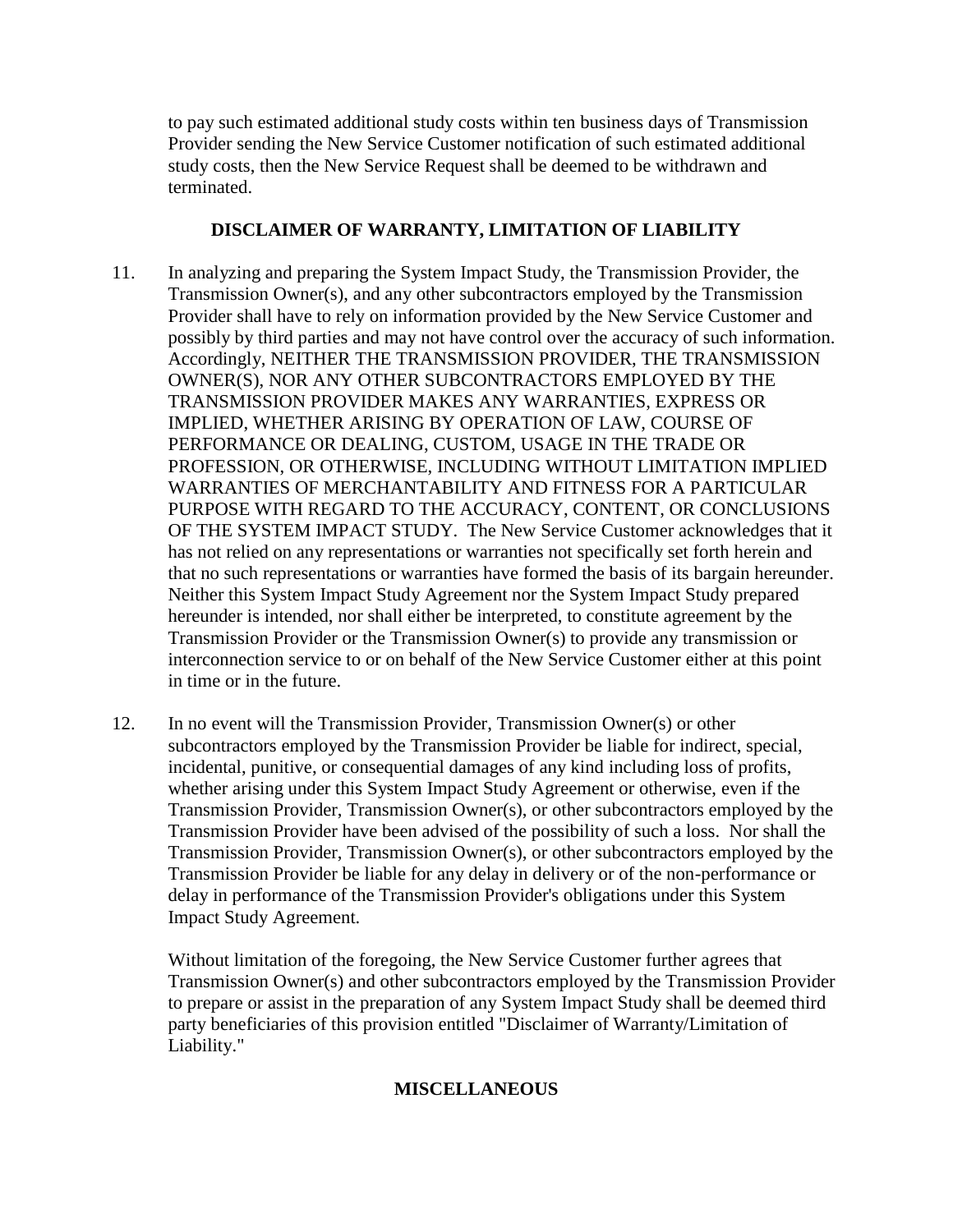13. Any notice or request made to or by either party regarding this System Impact Study Agreement shall be made to the representative of the other party as indicated below.

#### **Transmission Provider**

PJM Interconnection, L.L.C. 2750 Monroe Blvd. Audubon, PA 19403

## **New Service Customer**

Angelina Solar I, LLC 1105 Navasota St. Austin, IN 78702

- 14. No waiver by either party of one or more defaults by the other in performance of any of the provisions of this System Impact Study Agreement shall operate or be construed as a waiver of any other or further default or defaults, whether of a like or different character.
- 15. This System Impact Study Agreement or any part thereof, may not be amended, modified, or waived other than by a writing signed by all parties hereto.
- 16. This System Impact Study Agreement shall be binding upon the parties hereto, their heirs, executors, administrators, successors, and assigns.
- 17. Neither this System Impact Study Agreement nor the System Impact Study performed hereunder shall be construed as an application for service under Part II or Part III of the PJM Tariff.
- 18. The provisions of Part VI of the PJM Tariff are incorporated herein and made a part hereof.
- 19. Capitalized terms used but not otherwise defined herein shall have the meaning ascribed to them in the PJM Tariff.
- 20. This System Impact Study Agreement shall be effective as of the date of the New Service Customer's execution of it and shall remain in effect until the earlier of (a) the date on which the Transmission Provider tenders the completed System Impact Study and a proposed Facilities Study Agreement to New Service Customer pursuant to Section 206 of the PJM Tariff, or (b) termination and withdrawal of the New Service Request(s) to which the System Impact Study hereunder relates.
- 21. No Third-Party Beneficiaries This System Impact Study Agreement is not intended to and does not create rights, remedies, or benefits of any character whatsoever in favor of any persons, corporations,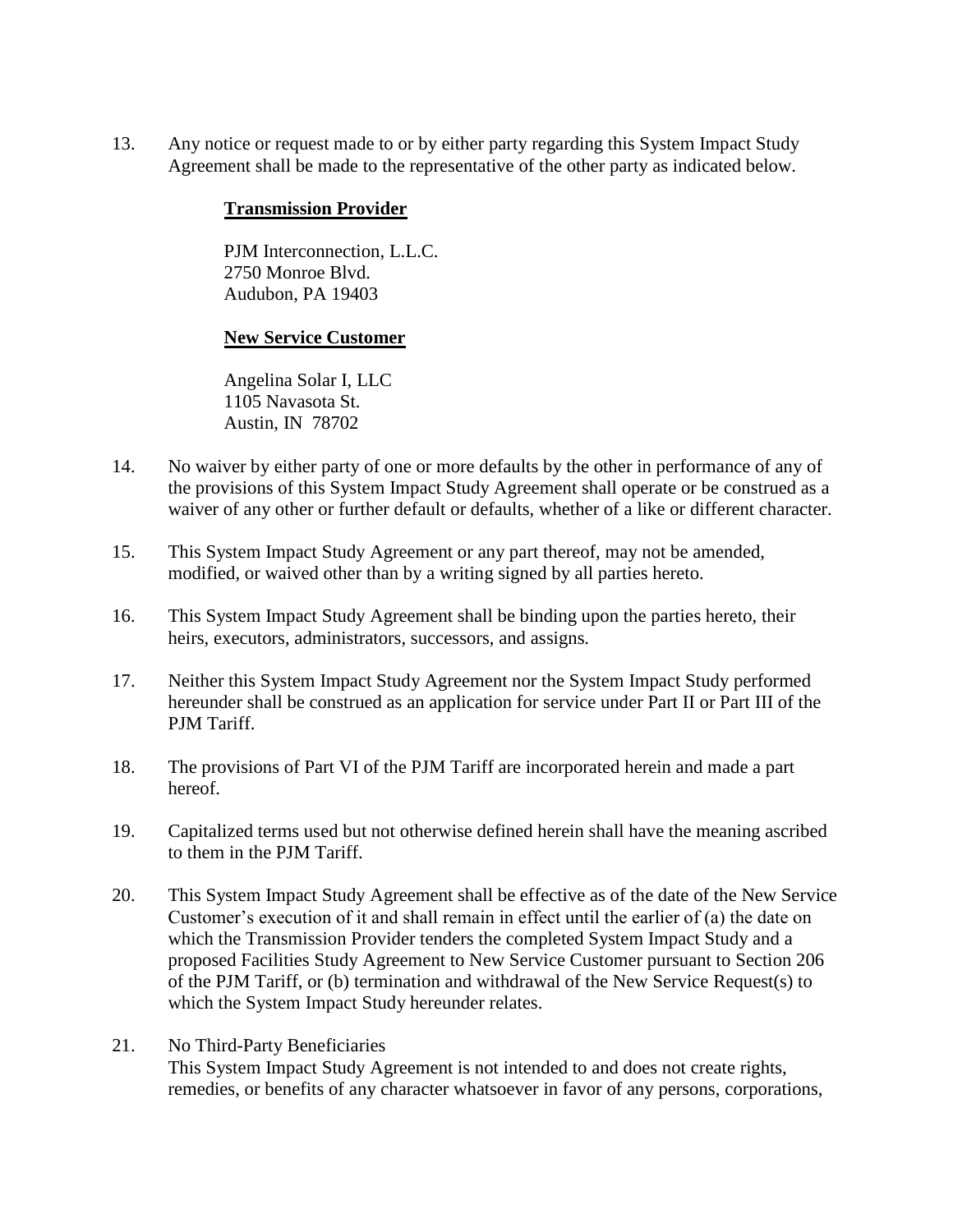associations, or entities other than the parties, and the obligations herein assumed are solely for the use and benefit of the parties, their successors in interest and where permitted, their assigns.

#### 22. Multiple Counterparts

This System Impact Study Agreement may be executed in two or more counterparts, each of which is deemed an original but all constitute one and the same instrument.

#### 23. No Partnership

This System Impact Study Agreement shall not be interpreted or construed to create an association, joint venture, agency relationship, or partnership between the parties or to impose any partnership obligation or partnership liability upon either party. Neither party shall have any right, power or authority to enter into any agreement or undertaking for, or act on behalf of, or to act as or be an agent or representative of, or to otherwise bind, the other party.

## 24. Severability

If any provision or portion of this System Impact Study Agreement shall for any reason be held or adjudged to be invalid or illegal or unenforceable by any court of competent jurisdiction or other Governmental Authority, (1) such portion or provision shall be deemed separate and independent, (2) the parties shall negotiate in good faith to restore insofar as practicable the benefits to each party that were affected by such ruling, and (3) the remainder of this System Impact Study Agreement shall remain in full force and effect.

#### 25. Governing Law, Regulatory Authority, and Rules

For Interconnection Requests, the validity, interpretation and enforcement of this System Impact Study Agreement and each of its provisions shall be governed by the laws of the state of **IN** (where the Point of Interconnection is located), without regard to its conflicts of law principles. This System Impact Study Agreement is subject to all Applicable Laws and Regulations. Each party expressly reserves the right to seek changes in, appeal, or otherwise contest any laws, orders, or regulations of a Governmental Authority.

#### 26. Reservation of Rights

The Transmission Provider shall have the right to make a unilateral filing with FERC to modify this System Impact Study Agreement with respect to any rates, terms and conditions, charges, classifications of service, rule or regulation under section 205 or any other applicable provision of the Federal Power Act and FERC's rules and regulations thereunder, and the Interconnection Customer shall have the right to make a unilateral filing with FERC to modify this System Impact Study Agreement under any applicable provision of the Federal Power Act and FERC's rules and regulations; provided that each party shall have the right to protest any such filing by the other party and to participate fully in any proceeding before FERC in which such modifications may be considered. Nothing in this System Impact Study Agreement shall limit the rights of the parties or of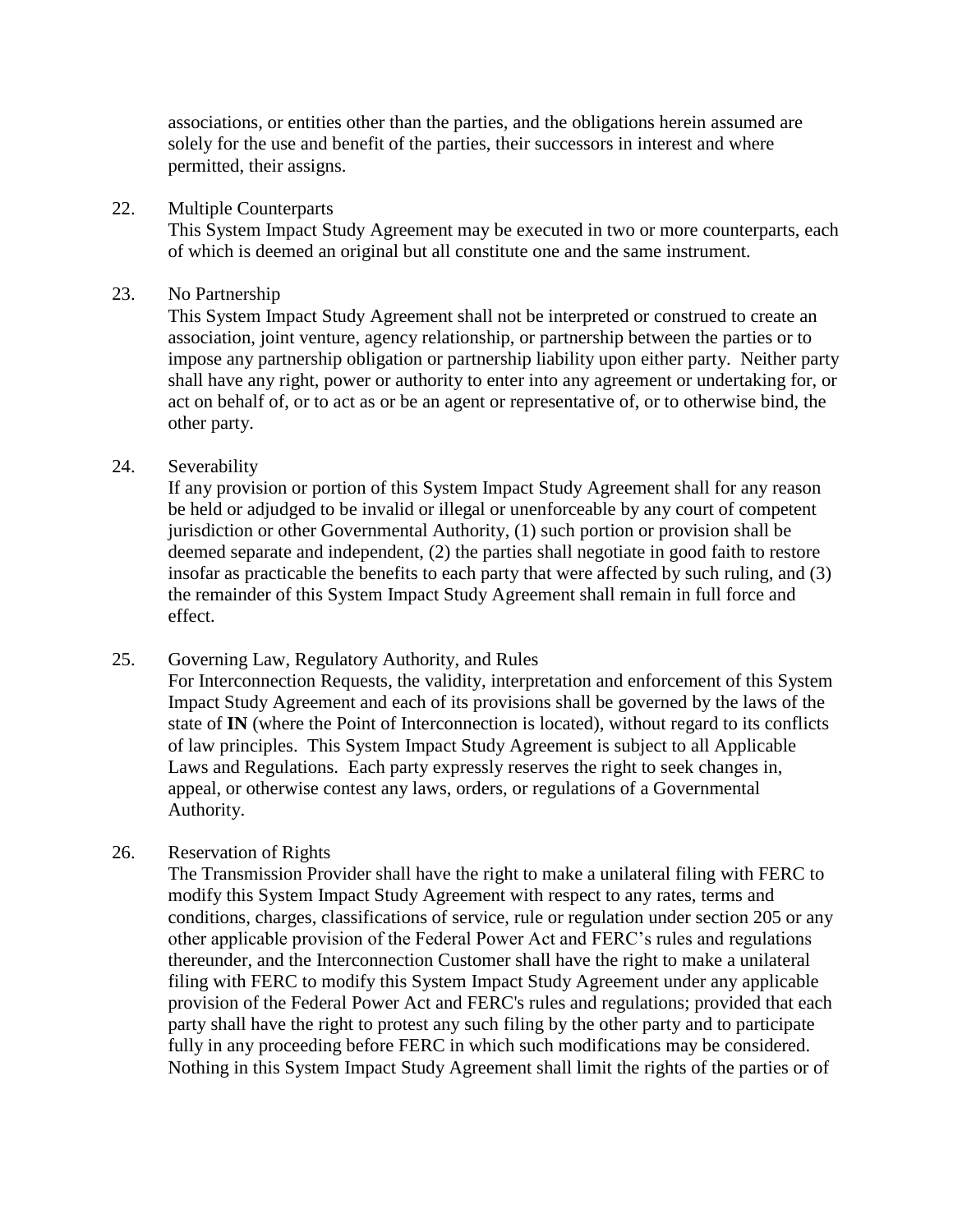FERC under sections 205 or 206 of the Federal Power Act and FERC's rules and regulations, except to the extent that the parties otherwise agree as provided herein.

IN WITNESS WHEREOF, the Transmission Provider and the New Service Customer have caused this System Impact Study Agreement to be executed by their respective authorized officials.

# **Transmission Provider: PJM Interconnection, L.L.C.**

| DocuSigned by:                                     | Mgr., Interconnection Projects |      |
|----------------------------------------------------|--------------------------------|------|
| David M Egan<br>$\mathbf{B}$                       |                                |      |
| .96 N22 BELO 214 D8                                | Title                          | Date |
| David M Egan                                       |                                |      |
| <b>Printed Name</b>                                |                                |      |
|                                                    |                                |      |
| <b>New Service Customer: Angelina Solar I, LLC</b> |                                |      |
| DocuSigned by:                                     | Iright                         |      |
| shakkon<br>$\mathbf{By:}$                          |                                |      |
| 6Name8B7E4EB                                       | Title                          | Date |
| Cyrus Tashakkori                                   |                                |      |
| <b>Printed Name</b>                                |                                |      |